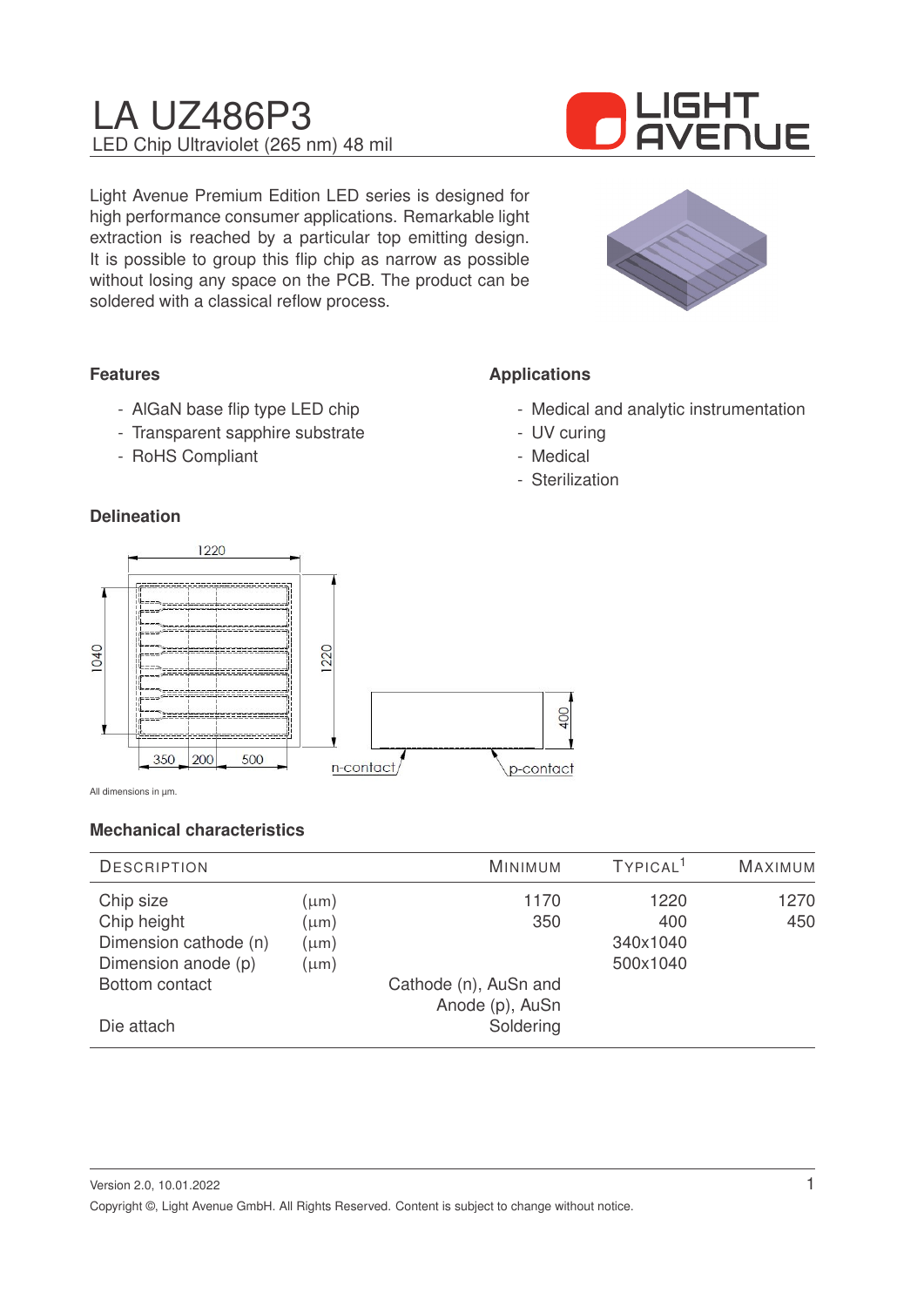

## **Electro-optical characteristics (** $T_A = 25^{\circ}C$ )<sup>2</sup>

| PARAMETER                          | <b>SYMBOL</b>                           | CONDITION                                                    | MIN. | TVP <sup>1</sup> | MAX. | UNIT     |
|------------------------------------|-----------------------------------------|--------------------------------------------------------------|------|------------------|------|----------|
| Forward voltage<br>Reverse voltage | VF.<br>$\mathsf{V}_\mathsf{R}$          | $I_F = 350 \text{ mA}$<br>not designed for reverse operation |      | 6.2              |      |          |
| Peak wavelength<br>Radiant power   | $\lambda_{\sf peak}$<br>$\Phi_{\alpha}$ | $I_F = 350 \text{ mA}$<br>$I_F = 350 \text{ mA}$             | 260  | 265<br>43        | 270  | nm<br>mW |
| Full width half maximum FWHM       |                                         | $I_F = 350 \text{ mA}$                                       |      | 11               |      | nm       |

## $Maximum$  ratings  $(T_A = 25^{\circ}C)^3$

| PARAMETER                                                                                   | <b>SYMBOL</b>                          | <b>VALUE</b>                | Unit                                     |
|---------------------------------------------------------------------------------------------|----------------------------------------|-----------------------------|------------------------------------------|
| Operating temperature range<br>LED junction temperature<br>Forward current<br>Pulse current | $\mathsf{I}_{\mathsf{op}}$<br>ΙF<br>IP | $-3060$<br>85<br>500<br>600 | $^{\circ}$ C<br>$^{\circ}$ C<br>mA<br>mA |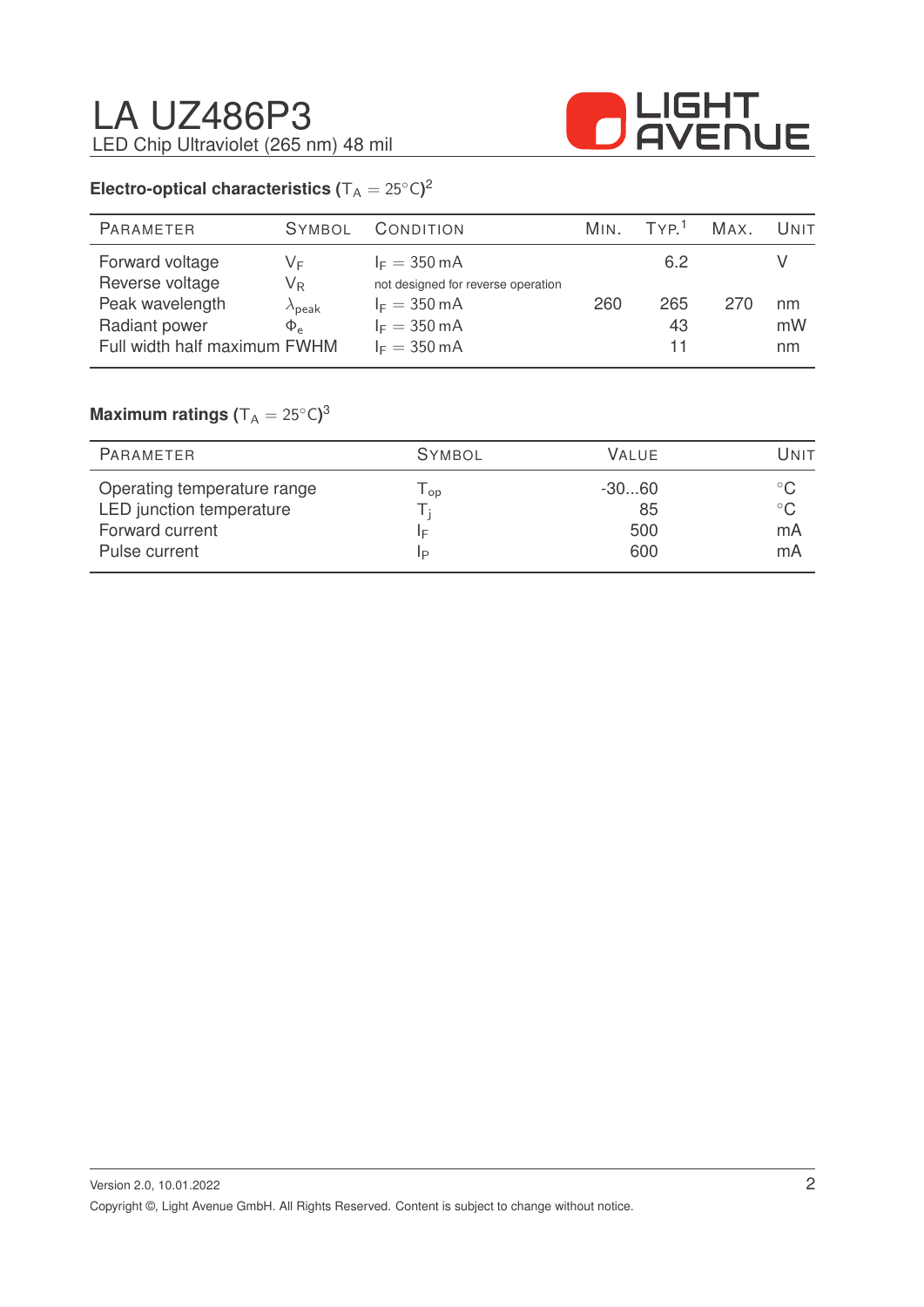



#### **Typical characteristics graphs**



Spectrum (Relative Intensity vs. Wavelength)

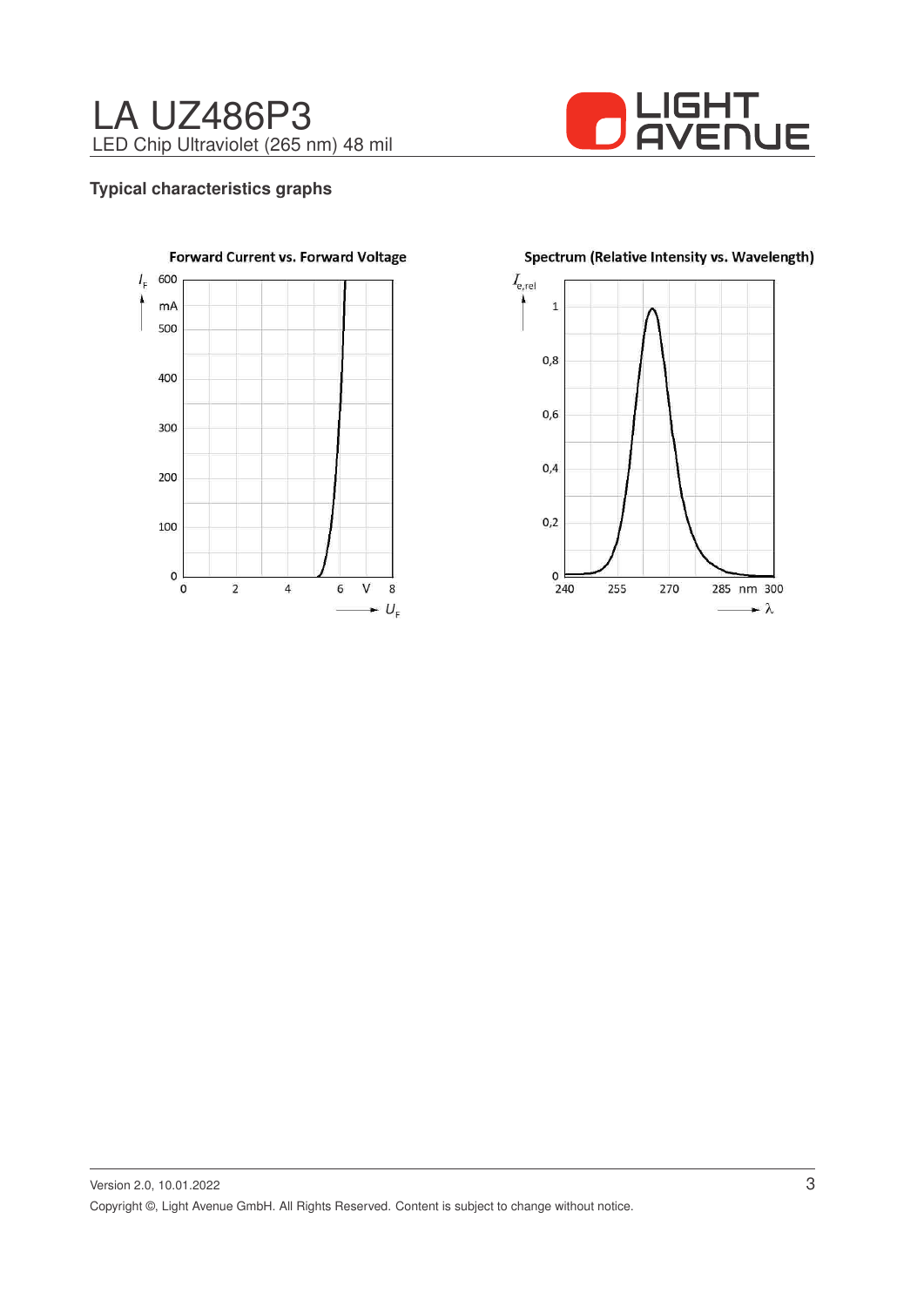# LA UZ486P3 LED Chip Ultraviolet (265 nm) 48 mil



## **Caution – UV radiation!**

The light output of the products may cause injuries to human eyes in circumstances where the products are viewed directly with unshielded eyes. LEDs can emit highly concentrated light which can be hazardous to the human eye. Products which incorporate these devices have to follow the safety precautions given in IEC 60825-1 and IEC 62471. Ultraviolet products emit high energetic light. Exposure to light with strong ultraviolet light can cause damage to the human eye and skin. Do not look directly or indirectly at ultraviolet light. If exposure to ultraviolet light is unavoidable, the body should be protected by suitable protection devices such as googles and clothing.

## **Handling and storage conditions**

Storage time for wafers in sealed condition is not limited by the die itself, but may be limited by the adhesion of the blue foil (storage ambient conditions:  $T_a = 15...30^{\circ}$ C; relative humidity: < 60%, vertical storage). Customer has to make sure that there is no glue from the adhesive foil on the backside either by a die shear test or by visual inspection of the backside before production. The hermetically sealed shipment lot shall be opened under temperature and moisture controlled cleanroom environment only. Customers have to follow the according rules for desposition as the material can be hazardous for humans and the environment. Chips are placed on a blue foil, which may contain the following substance in a concentration of circ.18% wt: Bis (2 ethyl(hexyl)phthalate) (DEHP) [CAS #: 117-81-7; EC # 204-211-0]. Dice have to be handled ESD sensitive.

## **Packing**

Chips are placed on a blue foil inside a 6 inch ring or alternatively on a blue foil (mylar). For shipment the wafers of a shipment lot are arranged to stacks. Please use the recycling operators familiar to you. If required you can ask for our help. Please get in touch with your nearest sales office. By agreement we will take packing material back, if sorted. Transport costs of any kind must be paid by customers. For packing material that is returned to us unsorted or which we are not obliged to accept, any costs incurred will be invoiced to you.

## **Design objectives**

The chip design was developed and released based on the producer's standard assembly procedures and packaging. Bond strength properties are in accordance to MIL-STD-750D, method 2037. Whether the chip fits to the customer's products with its according die and wire bond procedures and packaging must be evaluated by the customer himself. If workability problems arise after this release a mutually conducted problem solving procedure has to be set up, if the chips are suspected of contributing to the problems.The chips are produced with best effort, but on chip level a subset of the chip characteristics can be determined only. Performance of the chip in the customer's products can only be determined by the customer himself.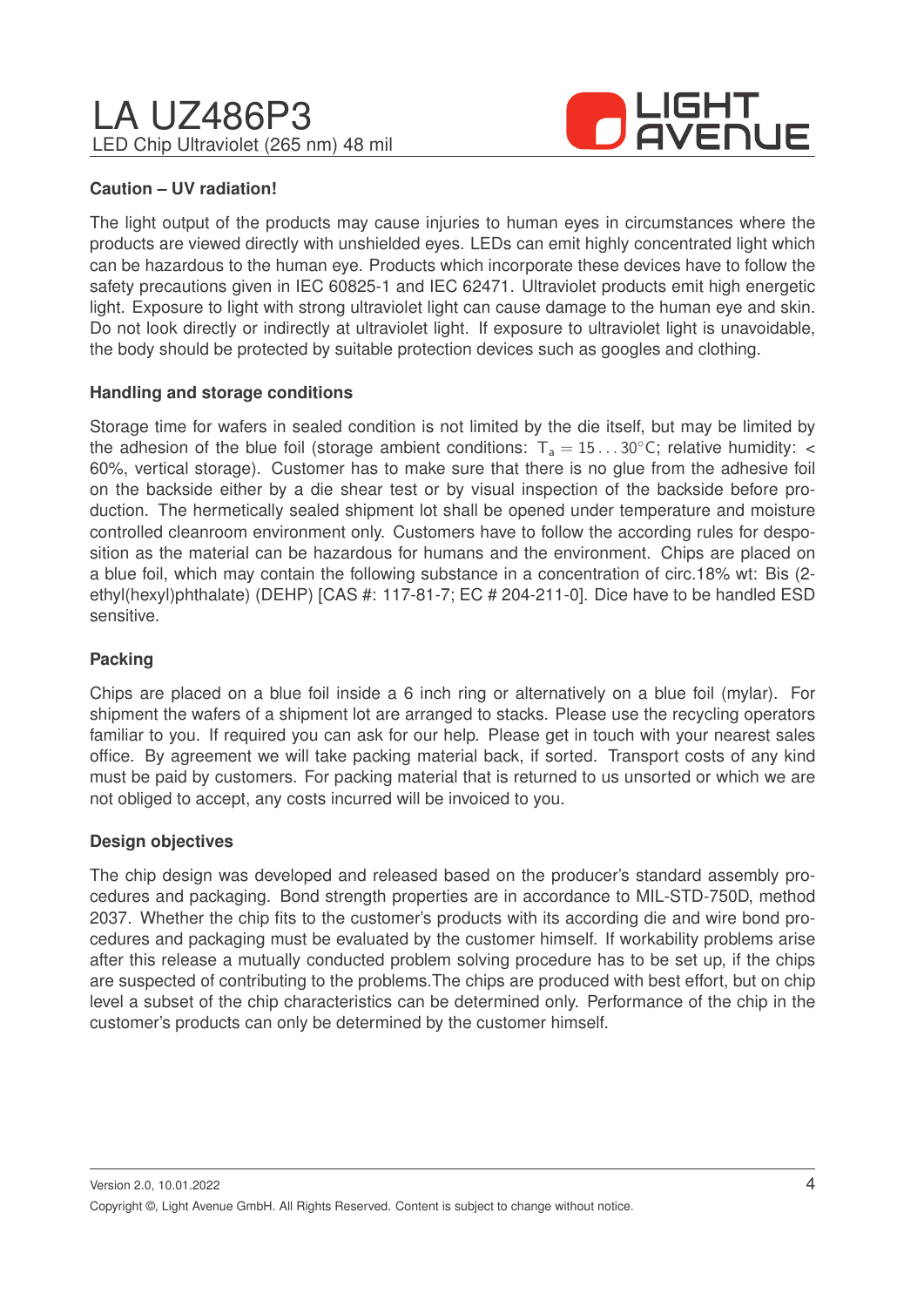# LA UZ486P3 LED Chip Ultraviolet (265 nm) 48 mil



#### **Returns and complaints**

For complaints and returns of material a RMA-number is necessary. Samples for analysis purposes can be send to us without credit.

#### **Shipping conditions**

If not otherwise arranged, the "General Terms of Business of Light Avenue GmbH" apply for any shipment. If this document is not familiar to you, please request it at our nearest sales office.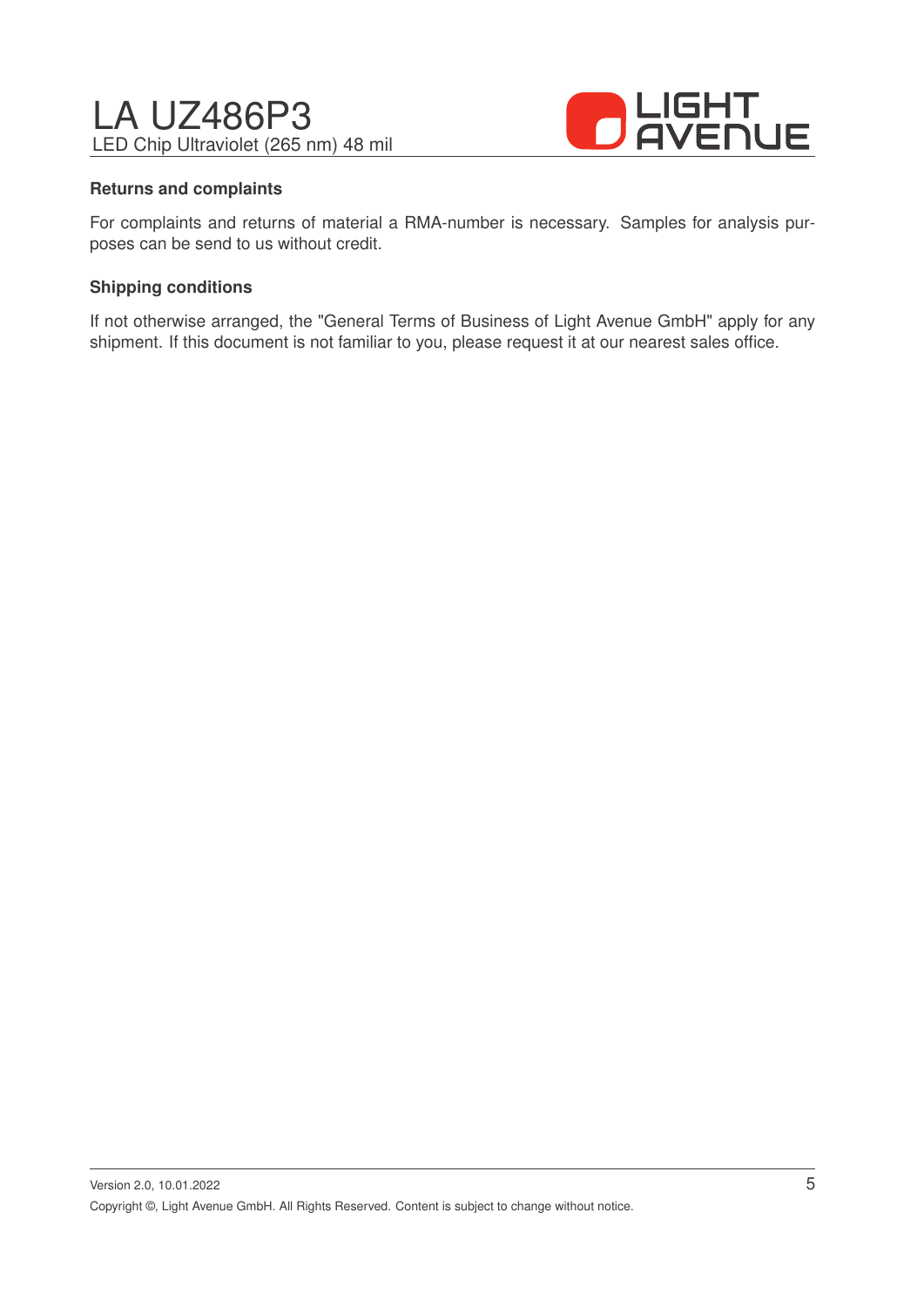

#### **Disclaimer Attention please!**

- **Components used in life-support devices or systems must be expressly authorized for such purpose!**

Critical components<sup>4</sup> may only be used in life-support devices<sup>5</sup> or systems with the express written approval by us.

- All products, product specifications and data to improve reliability, function, design or otherwise are subject to change without notice .
- Light Avenue, its affiliates, agents, and employees, and all persons acting on its or their behalf, disclaim any and all liability for any errors, inaccuracies or incompleteness contained in any datasheet or in any other disclosure relating to any product. Light Avenue makes no warranty, representation or guarantee regarding the suitability of the products for any particular purpose or the continuing production of any product. To the maximum extent permitted by applicable law, Light Avenue disclaims (i) any and all liability arising out of the application or use of any product, (ii) any and all liability, including without limitation special, consequential or incidental damages, and (iii) any and all implied warranties, including warranties of fitness for particular purpose, non-infringement and merchantability. Statements regarding the suitability of products for certain types of applications are based on Light Avenue's knowledge of typical requirements that are often placed on Light Avenue's products in generic applications. Such statements are not binding statements about the suitability of products for a particular application. It is the customer's responsibility to validate that a particular product with the properties described in the product specification is suitable for use in a particular application. Parameters provided in datasheets and/or specifications may vary in different applications and performance may vary over time. All operating parameters, including typical parameters, must be validated for each customer application by the customer's technical experts. Product specifications do not expand or otherwise modify Light Avenue's terms and conditions of business, including but not limited to the warranty expressed therein. Except as expressly indicated in writing, Light Avenue's products are not designed for use in medical, life-saving, or life-sustaining applications or for any other application in which the failure of the Light Avenue product could result in personal injury or death. Customers using or selling Light Avenue products not expressly indicated for use in such applications do so at their own risk. Please contact authorized Light Avenue personnel to obtain written terms and conditions regarding products designed for such applications. No license, express or implied, by estoppel or otherwise, to any intellectual property rights is granted by this document or by any conduct of Light Avenue. Product names and markings noted herein may be trademarks of their respective owners.
- The information describes the type of component and shall not be considered as assured characteristics. Due to technical requirements components may contain dangerous substances. For information on the types in question please contact our Sales Organization.
- Lead free product RoHS compliant.
- The quality level of the final visual inspection shall comply to an AQL of 1.0 (according to MIL-STD-105E, level II), if the customer performes an incoming visual inspection of a shipment.